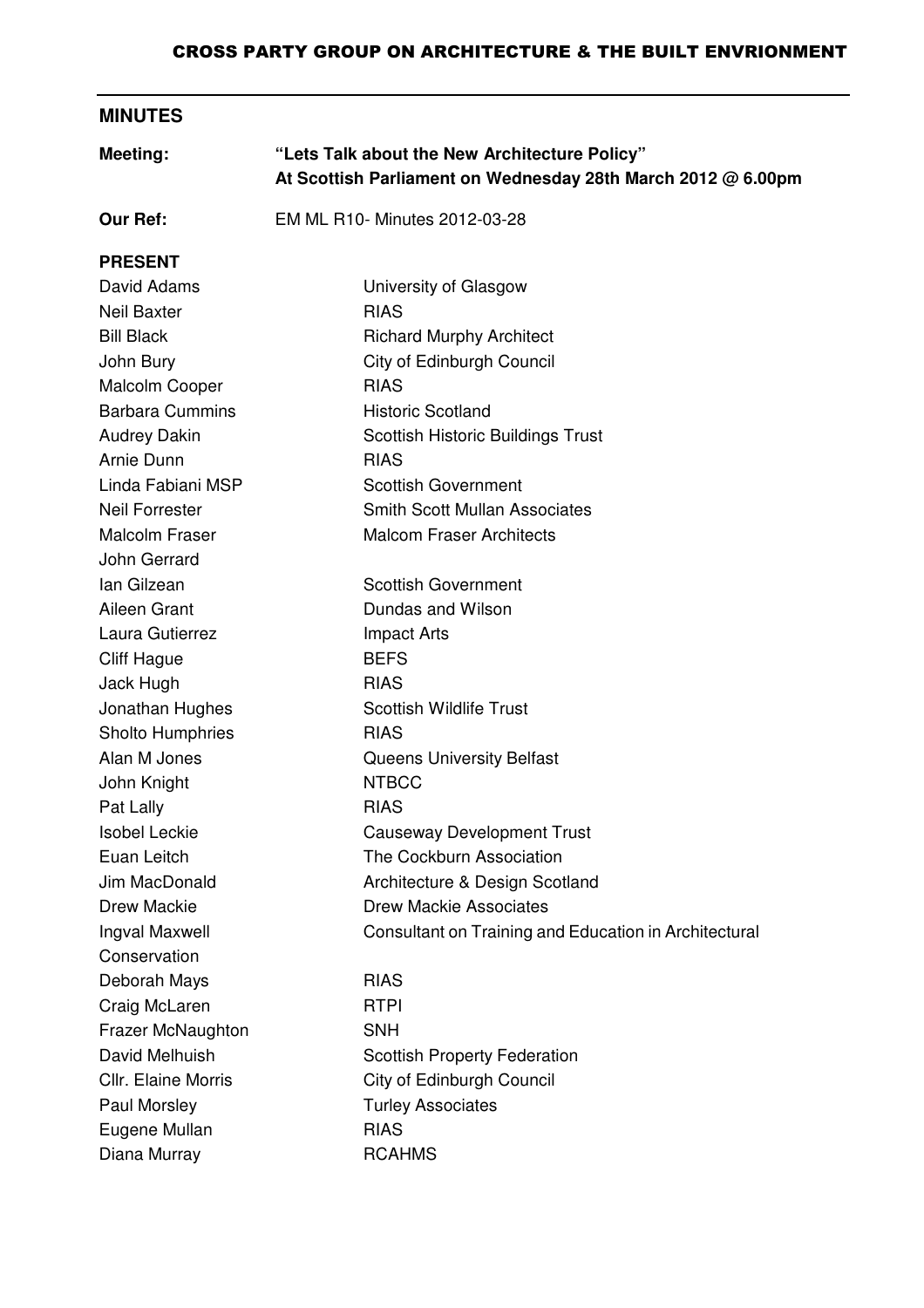| <b>Caroline Owen</b>   | <b>GVA Grimley</b>                                 |
|------------------------|----------------------------------------------------|
| Ann Packard            | <b>RSA "MCICH" Network</b>                         |
| John Pelan             | <b>Scottish Civic Trust</b>                        |
| Janet Pope             | <b>Ironside Farrar</b>                             |
| Doug Read              | Dignan Read Dewar                                  |
| <b>Alistair Scott</b>  | <b>Smith Scott Mullan Associates</b>               |
| Alan Seath             | <b>RPS</b>                                         |
| Drew Smith MSP         | <b>Scottish Parliament</b>                         |
| <b>Clare Sorensen</b>  | <b>RCAHMS</b>                                      |
| <b>Fiona Stirling</b>  | <b>Scottish Natural Heritage</b>                   |
| <b>Susie Stirling</b>  | Architecture & Place Division, Scottish Government |
| <b>Craig Stirrat</b>   | <b>Fife Housing Association</b>                    |
| Dave Thompson          | <b>DPT Urban Design</b>                            |
| Sarah Troughton        | <b>HHAS</b>                                        |
| Jamie Troughton        | <b>NMOS</b>                                        |
| Natalie McFadyen-White | <b>Impact Arts</b>                                 |
| <b>Crichton Wood</b>   | <b>Crichton Wood Architects</b>                    |
| David Wood             | <b>Planning Aid for Scotland</b>                   |
| Luke Wormald           | <b>Historic Scotland</b>                           |
| <b>APOLOGIES</b>       |                                                    |
| Sarah Boyack           | <b>Scottish Parliament</b>                         |
| June Edgar             |                                                    |
| Patricia Ferguson MSP  | <b>Scottish Parliament</b>                         |
| <b>Keith Gowenlock</b> | <b>WSP Group</b>                                   |
| Laura Hoskins          | <b>COSLA</b>                                       |
| Fiona Hyslop MSP       | <b>Scottish Government</b>                         |
| Keith Irving           | <b>Living Streets Scotland</b>                     |
| Angus Kerr             | <b>Scottish Civic Trust</b>                        |
| Mike Mackenzie         | <b>Scottish Parliament</b>                         |
| John H McLaren         | J+F Johnston Ltd                                   |
| <b>Richard Murphy</b>  | <b>Richard Murphy Architect</b>                    |
| Kevin Murray           | Kevin Murray Associates                            |
| <b>Graham Ross</b>     | <b>Austin-Smith Lord</b>                           |
| <b>Richard Slipper</b> | <b>GVA Grimley</b>                                 |
| <b>Steve Tolson</b>    | Ogilvie Group Developments                         |
| Gordon Watson          | Loch Lomond and the Trossachs National Park        |

# **1.0 WELCOME**

• Drew Smith MSP welcomed everyone to the meeting.

## **2.0 INTRODUCTION TO MEETING THEME** – Drew Smith MSP

• In 2001 Scotland became the first country in the UK to adopt a formal policy on architecture and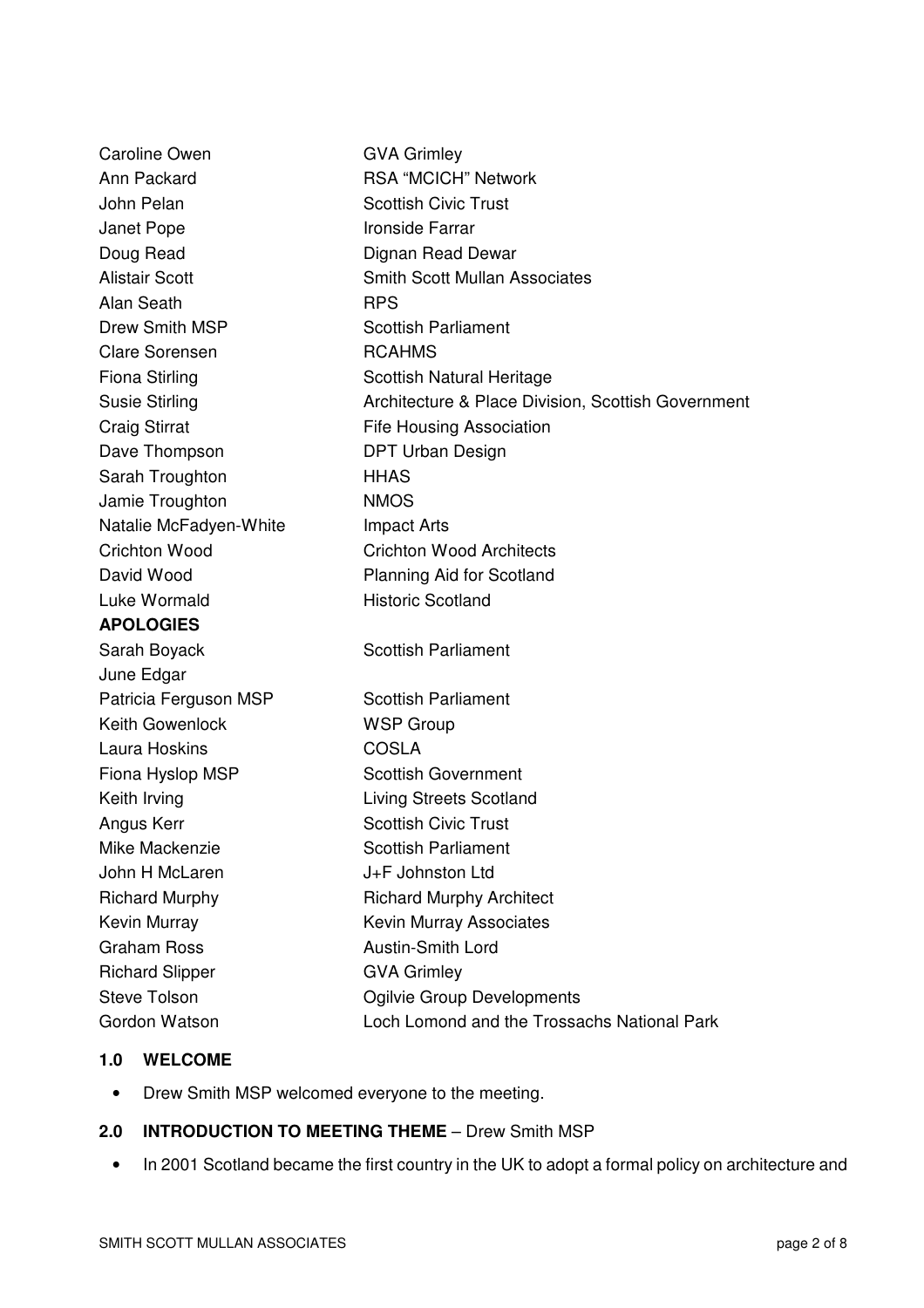a renewed statement was published with broad cross party group support in 2007.

- On 10th November 2011 Fiona Hyslop the Cabinet Secretary for Culture and External Affairs hosted a debate on the "Importance of Architecture and Place-making to Scotland's Economy".
- As part of that debate she announced her intention to develop a new Architecture Policy statement and to engage with a wide range of organisations as part of this process. This meeting forms the first discussion on this Policy.
- We will hear first from Ian Gilzean on the proposals for the new policy and then from Alan Jones and Daphne Thisson who will bring a wider European perspective to the topic.
- **3.0 THE MINISTERS PERSPECTIVE -** Ian Gilzean Chief Architect to Scottish Government on behalf of Fiona Hyslop, Cabinet Secretary.

#### **3.1 Introduction**

Drew introduced Ian as follows:

• Ian has been with the government since 1999 most recently as Head of Architecture and Place Division. Prior to this he worked with Scottish Arts Council, and the private sector. He has been involved in Architectural education for 20 years, particularly at Strathclyde University. He was involved in the original Architecture Policy 2001.

## **3.2 Presentation – Ian Gilzean**

- The Cabinet Secretary has made architecture one of her six key priority areas within an overarching vision for culture and the Creative Industries.
- The Cabinet Secretary's vision is of a Scotland that is renowned at home and abroad as a creative nation with a rich heritage, contributing to the world as a modern dynamic country. A country which celebrates and supports an enlightened attitude towards architecture.
- As you will be aware the Cabinet Secretary has made a commitment to bring forward a new policy statement on architecture and place during a Parliamentary debate in November last year.
- Ian's presentation aims to provide an overview of where the government is with that commitment outlining the next stages in the process of developing the policy and the thinking behind that.
- What came across very strongly in the Parliamentary debate from all sides of the political spectrum - was recognition of the vital contribution that Scotland's buildings and places can make to our economic development; to our cultural identity; to the delivery of sustainable development and to community cohesion.
- The cross-party support for the proposal to update previous architecture policies is welcome and the debate was a starting point for the process of refreshing what has been an especially significant policy area for us – because Scotland was the first country in the UK to adopt a formal policy on architecture in 2001.
- It is now five years since the last architecture policy statement was published in 2007 by the previous administration and the government feel that the time is right to review that policy in light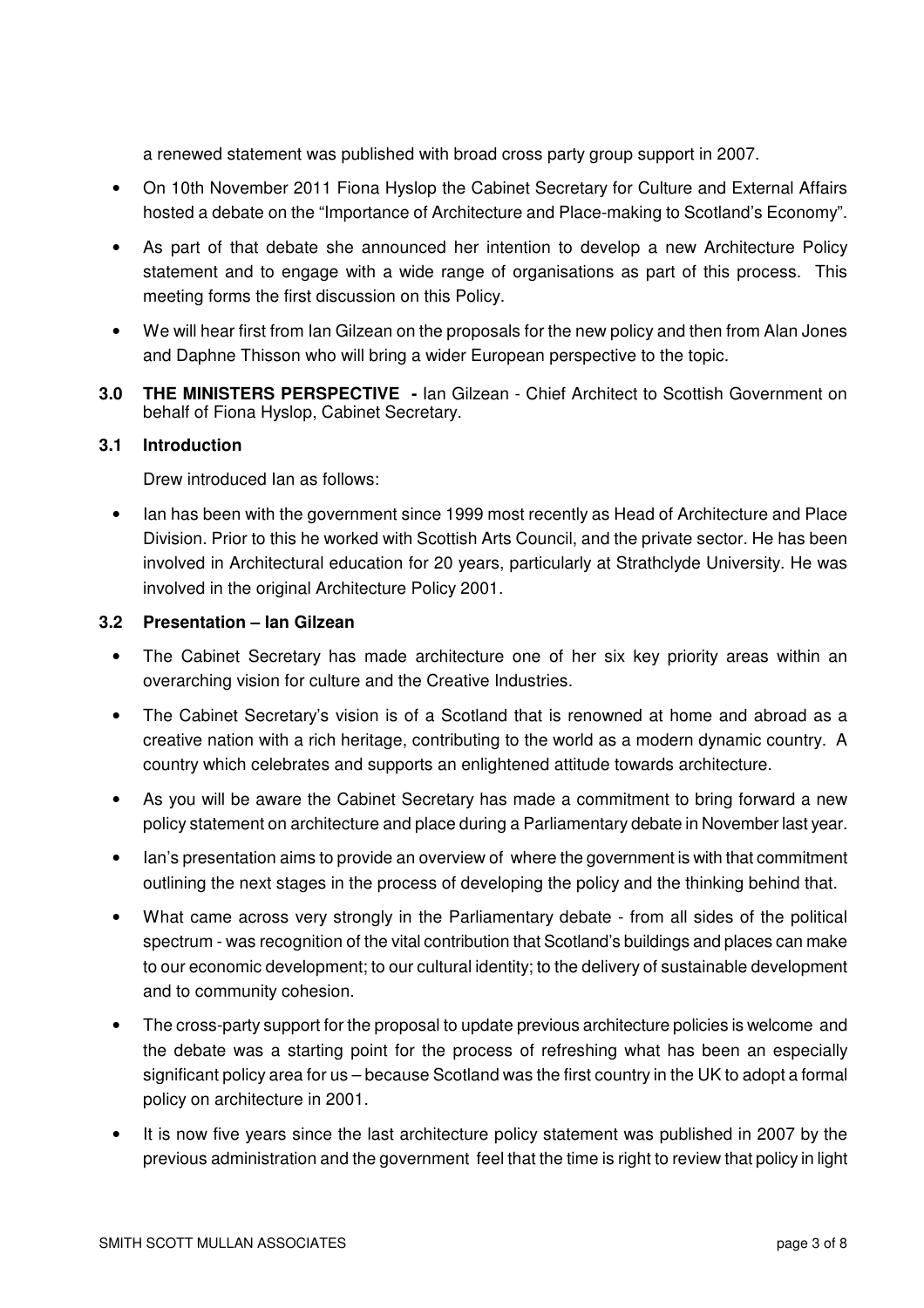of changed circumstances and there are a number other of reasons for doing so at this time.

- **Firstly - Economic Recovery** A new policy statement on architecture and placemaking need to address the change in economic circumstances which has had a dramatic impact on the design and construction sector. It will place greater emphasis on the contribution of architecture and urban design to growing the economy and it will highlight the ability of design to deliver better quality, greater efficiency and harness the benefits of preventative spend.
- **Secondly,** The questions around Scotland's **constitutional future** also have an influence on how we are seen by the rest of the world and there is a great deal of interest in Scottish affairs because of the significance of the forthcoming referendum.
- **Thirdly – the Policy Landscape** There have been significant changes in related policy areas since the last architecture statement, including the Cities Review, a new Housing Strategy, a Regeneration Strategy and the next steps in Planning Reform announced by the Minister for Local Government and Planning in parliament today.
- **Fourthly, Reviewing current initiatives and building on progress** The government will take stock of the initiatives and linked design policies which have been brought forward over the past four to five years. These include the Scottish Sustainable Communities Initiative (SSCI) and the associated design charrette programme. Scotland's Housing Expo held in Inverness in 2010 was also a significant milestone in this period. "Designing Streets" – a crucial design policy was introduced in March 2010 and they will review how this policy is bedding down.

The consultation is intended to be a broad ranging and positive discussion that seeks views on a future vision for architecture in Scotland, rather than requesting comments on a draft policy document. The recent programme of charrettes supported by the Government is an indication of the value of undertaking an open, participatory process and the architecture policy consultation seeks to reflect this.

Ian noted that the issues he touched on tonight can be expressed in terms of four key themes which we have decided will underpin the consultation framework, these are:-

- helping to determine the sort of place that Scotland can be in the future;
- helping to grow the economy;
- factoring the built environment and design into a wider policy agenda and ensuring public and private sector buy-in; and
- recognising the cultural value of architecture, urbanism and heritage.
- The government want the consultation to be wide-ranging and open for creative ideas to come forward. They want to know what our priorities are and how we can work together to improve Scotland's built environment.
- **4.0 ALAN M JONES RIBA FRSA FHEA -** President elect Royal Society Ulster Architects, Senior teaching Fellow & Director of Education (Architecture) Queen's University Belfast.

#### **4.1 Introduction**

Drew introduced Alan as follows: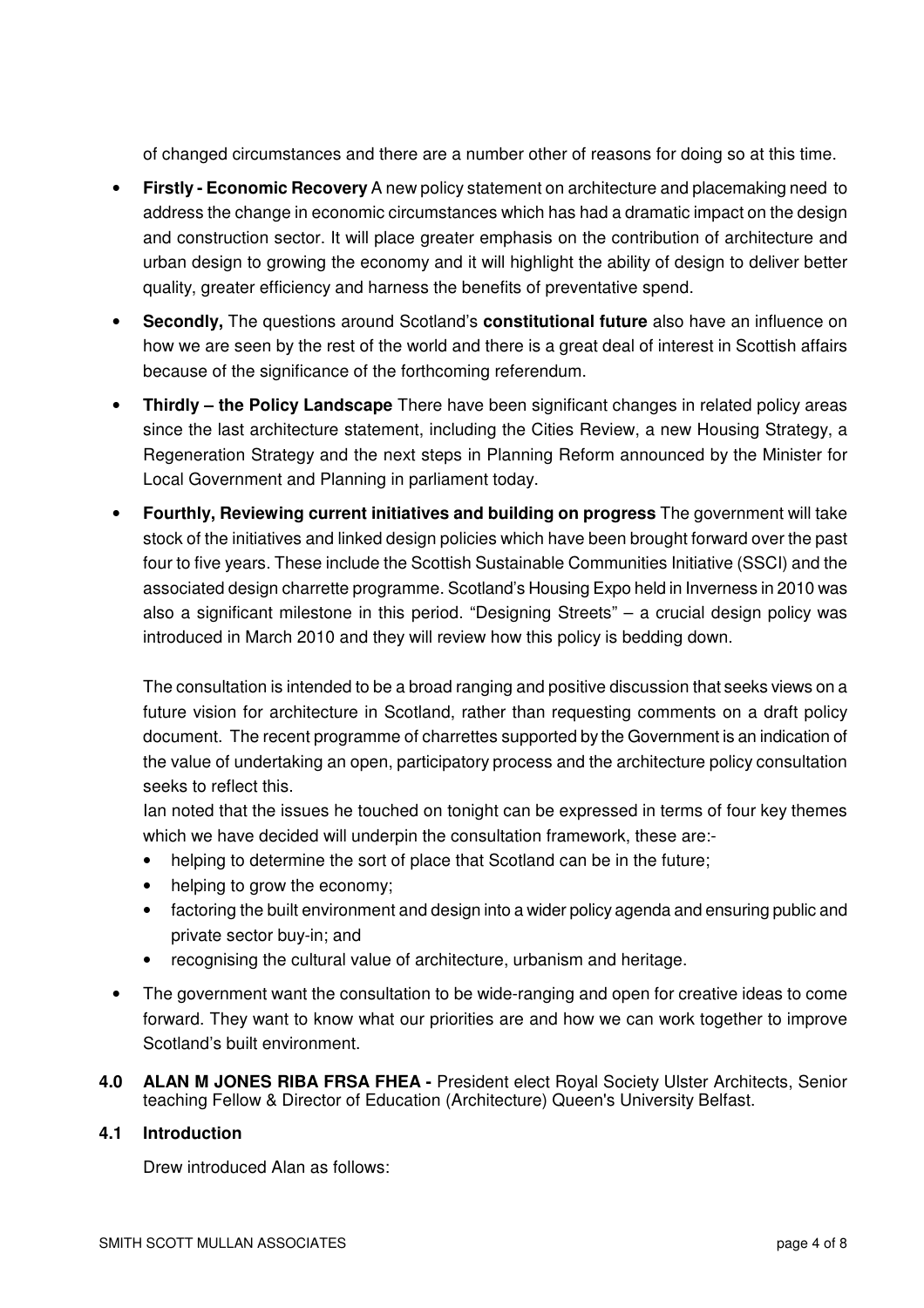• Alan is a chartered architect who has been practising for over twenty years. He has composed and delivered a number of papers at international conferences on architectural knowledge and the relationship with government, the construction industry and research. He has been a judge of a number of architectural design awards and education awards including the Andrew Doolan prize. He is a expert advisor on design to the Northern Irish Ministerial Advisory Group.

# **4.2 Presentation**

• Alan started his presentation with an analogy of a pond with leaves floating on it. Each leaf is a different policy – infrastructure, procurement, education, health, investment, finance and architecture. Each is an entity in itself – and unless linked – the breeze and winds will push each slightly differently – and only if they are linked will they tend to go in the same direction.

This was his way of explaining how an architecture policy, unless linked in aspiration and action to other policies will be ineffectual and without teeth and context.

- To many architecture relates to our culture, our society, our well being and our economic success. It is not optional. It is not a frill that is forgotten when times are tough. It is up to the politicians and government to appreciate it – and up to architects and design commissions to communicate its value. The evidence has to be presented to decision makers how well designed and constructed architecture increases societal pride and well being, more tourists come to our cities, companies are more attracted to locate here rather than there, patients in hospitals recover faster, school children play less truant and results are higher, those in offices take fewer sick days and productivity increases – and one hopes politicians and governments have more pride and make better decisions. Architecture needs to be communicated through evidence.
- Architectural policies and their linkages to other policies are part of the desire to move away from one world to another – away from a world of late and partially informed decisions, of wasteful procurement costs that would better spent on the project, of expertise excluded from projects, that are delivered at break neck speed with compressed design periods, and a short term perspective on costs rather than long term whole life costings.
- Alan highlighted the importance of the government leading by example noting the following:
	- in promoting architectural quality by developing procurement and contracting policies for state funded projects,
	- in further establishing in-house architectural services in the local authorities;
	- in evaluating whole-life costing of buildings;
	- and in encouraging the participation of practices of all scales in procurement processes.
	- Actions under this section also reflect the role of the State as a custodian of older and historic buildings; promoting best practice in sustainable use and maintenance of its own building stock, including documentation and publication; and evaluating
- Alan assumed that Scotland has the desire to, or feels the need to, exert its cultural identity, sense of self and to create the best possible environment for its citizens. Quality does not necessarily mean more money – it does mean more careful and smarter thinking – and the time to do so.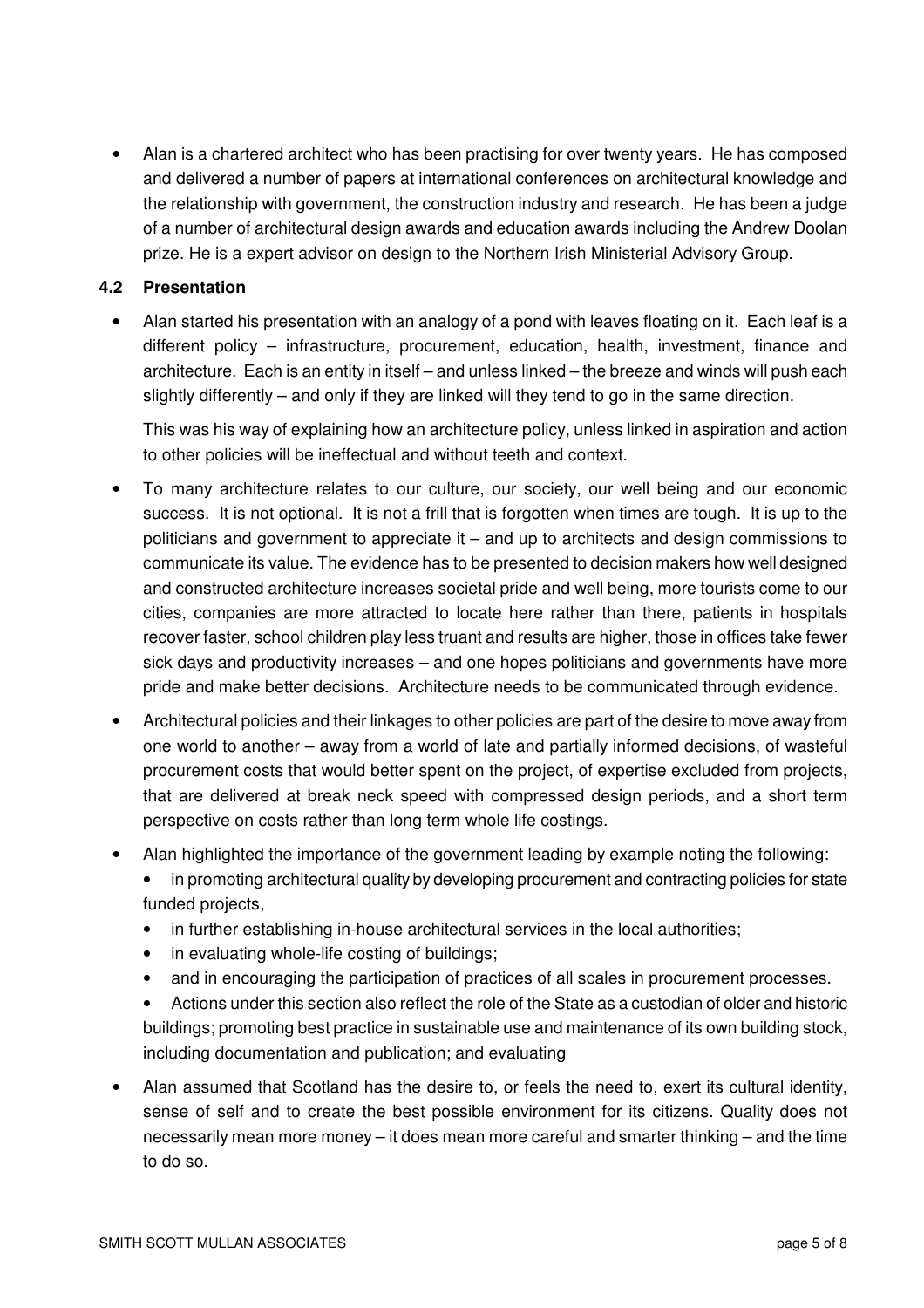# **5.0 DAPHNE THISSEN HON FRIAS -** Cultural attaché, Embassy of the Kingdom of the Netherlands

#### **5.1 Introduction**

Drew introduced Daphne as follows:

- Daphne was appointed Cultural Attache at the Press and Culture Department of the Royal Netherlands Embassy in 2000. She is currently Deputy Head of the Press and Culture Department.
- Her remit on behalf of the Embassy includes initiating and developing cultural relations between the UK and the Netherlands, setting up cultural partnerships, team management, international policy development, strategy development, international grant assessment and advice. She acts as an ambassador for Dutch culture through public presentations and networking.
- Since 2008 Daphne has combined her work for the Embassy with that of her own highly successful practice, The Partnership Builder. This management and leadership development firm specialises in soft skills, networking and relationship management training, creating tailor-made coaching and training programmes.

# **5.2 Presentation**

- Daphne explained that later this year, the Dutch government will present details of its new policy for the field of architecture. It can be expected the new policy will in part reflect the ideas formulated by the Dutch Council for Culture in its recent advice 'Forced Choices, Advice on Structural Savings in Culture 2013-2016'.
- This document makes note of the fact that 'architecture organisations are together responsible to make sure that everybody involved in the planning of public spaces, is aware of their cultural responsibility'.
- With 'everybody' they mean local governments, managing organisations, corporate financers, housing co-ops, corporate developers, private buyers, builders and supply industries.
- The policy document goes further by mentioning that Architectuur Lokaal, historically a development organisation that should also take on the role as trainer of architectural patrons, local and national government, corporations, developers and anybody else working in the architectural field.
- Alongside this wider role for Architectuur Lokaal, the Dutch State will also be setting up a new 'Foundation for the Creative Industries' out of which AL will be funding the various activities.
- This new 'Foundation for the Creative Industries' is the accumulation of several years of Dutch cultural policies focusing on The Netherlands as an important global centre of the creative industries (Architecture, Design and New Media), hereby underlining the goal to strengthen the ability of culture to be less subsidy dependent as well as strengthen the collective innovative skills in The Netherlands.
- Daphne particularly highlighted Tools for Better Architectural Patronage. Two weeks ago the Dutch Council for Culture presented 'Good Patronage' a response to a question by the Secretary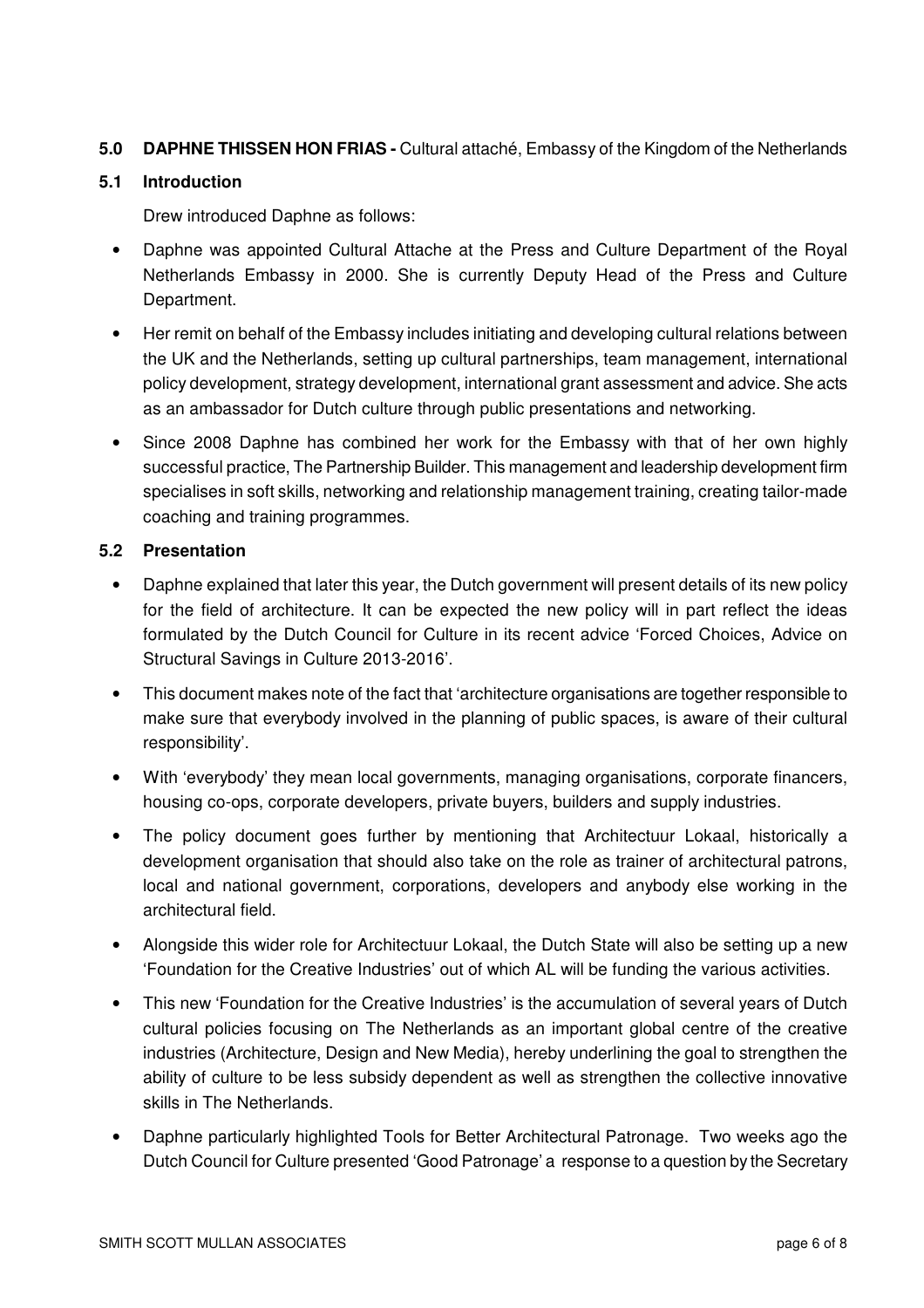of State for Culture on how to improve and enhance architectural patronage in the sectors mentioned earlier as follows:

- The State as Leading Customer
- Professionalising of the Commissioning Structure
- Public Creative Partnerships
- The State as Matchmaker

# **The State as Leading Customer**

- The idea is that the national Government will play a leading role in collaborating with local authorities and the 'National Buildings Service' (Rijksgebouwendienst, owner of all national Government buildings).
- The focus will be on re-use and re-dedication of empty national buildings or disused national spaces.

# **Professionalising of the Commissioning Structure**

Main objectives:

- State needs to formulate open commissions/questions in order to stimulate creativity,
- State to stimulate working practices in which the environment surrounding a new building project is top of the list,
- State to stimulate the formulation of a 'values list' in which aesthetics are being combined with functionality and sustainability,
- Create a research arm at the Stimulerings Fonds voor Architectuur. This sector wide institute, looking into building for health organisations, schools, public spaces in local areas etc.
- State to offer permanent and up-to-date professional development for boards and other oneoff commissioners.

#### **Public – Creative Partnerships**

- State to experiment with different forms of commissioning thereby stimulating collaboration with the creative sector, science and possible commercial partners,
- State to stimulate a wider choice in commissioning formats, depending on the type of commission,
- Judging Committees need to be made up of architects, city planners, historians and sustainability experts. It is preferable that these committees are involved in the commissioning process from the very beginning,
- State to create channels for talent development, for instance by introducing wild cards with commissioning calls,
- State to research the potential of working with innovation vouchers.

# **The State as Matchmaker**

• State to encourage professional organisations to take part in the 'matchmaking process' in order to advise on, and improve, the selection process of professional services within a commission,